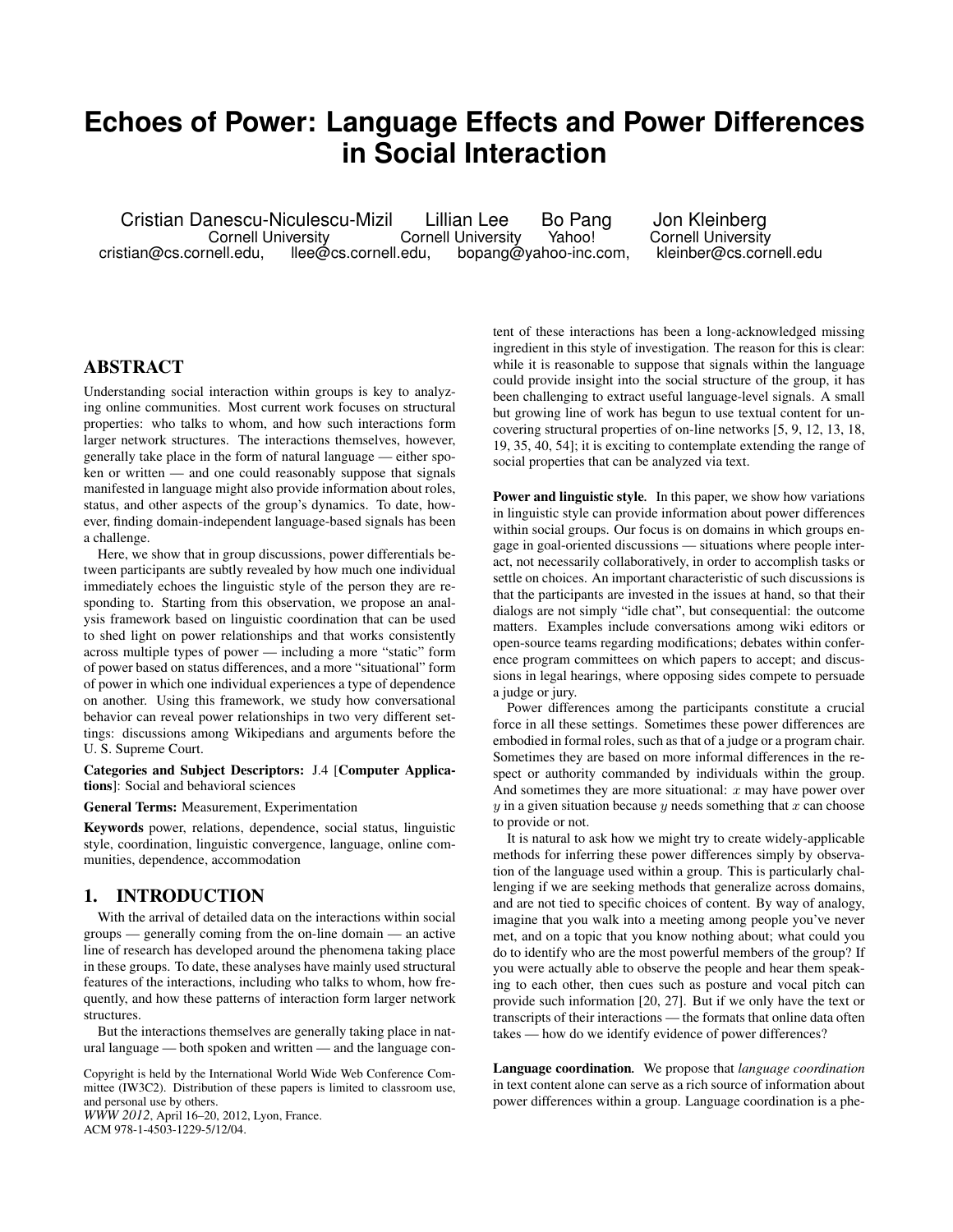nomenon in which people tend to unconsciously mimic the choices of function-word classes made by the people they are communicating with [39]; roughly speaking, if you are communicating with someone who uses a lot of articles — or prepositions, or personal pronouns — then you will tend to increase your usage of these types of words as well, even if you don't consciously realize it.<sup>1</sup>

We measure language coordination in two datasets of goal-oriented text that arise in very different settings: discussions among Wikipedia editors, containing over 240,000 conversational exchanges; and oral arguments before the U.S. Supreme Court, as processed by Hawes et al. [24, 25] and containing 50,389 conversational exchanges among Justices and lawyers. By focusing on function word classes, rather than domain-specific substantive content, we are able to evaluate the domain-independence of our techniques and their ability to generalize across different contexts; methods that rely on subjectspecific cues to determine levels of power (such as the use of "Your honor" in a legal setting) are not positioned to generalize as readily.

To be able to speak in a principled way about power differences, we draw on the framework of *exchange theory* from sociology [51]. Exchange theory and its generalizations [49] have distinguished between two forms of power, which naturally parallel the types of power in our discussion above. First, a power difference between x and y can be based on the fact that x has higher *status* than y, either through a formal designation of status, or through more informal notions of status based on reputation within the group. Second, a power difference can also arise through *dependence*: if y needs something from  $x$ , and hence is dependent on  $x$ , this can give  $x$  a form of at least temporary power over y.

Power differences from language coordination*.* We find that differences in the level of language coordination consistently reveal both of these types of power differences, in both of our datasets. Specifically, we will present the following results.

- 1. In general, people with low power exhibit greater language coordination than people with high power.
- 2. Conversely, people coordinate more with interlocutors who have higher power than with those who have lower power.
- 3. When a person undergoes a change in status, their coordination behavior changes, and so does the coordination behavior of people talking to them.
- 4. When an individual is trying to convince someone who holds an opposing view, this creates a form of dependence and hence a power deficit in the sense of exchange theory; we find increased levels of language coordination in such cases.
- 5. The relation between status level and the extent of language coordination transfers across domains, and is a reliable crossdomain feature for status prediction.

These results suggest clear potential applications to the analysis of on-line social groups. In particular, they could provide methods for identifying power differences and levels of status in on-line settings where one has only the text content of social interactions, rather than explicit markers of status or explicitly annotated links. Similarly, they could also provide a means of analyzing conversations between users of a social media platform so as to determine the power balance or levels of relative status in their relationship. In all such uses, the methods do not require domain-specific knowledge of the on-line application being analyzed. We also note that the role of features internal to the content can be crucial in some of these settings, since it has been observed that message frequency and message volume do not necessarily suffice to determine relative status. As Rowe et al. state [42], "As we move down the corporate ladder, the conversational flows of dissimilar employees can in fact be quite similar." Indeed, it is easy to think of contexts where dominant individuals consume a lot of the conversational bandwidth, and others where, contrariwise, low-status individual take up most of the airtime with their advocacy toward higher-status participants.

There is something striking about the fact that the content features being employed are properties of language that tend to escape conscious attention. The phenomena we find in the text content are consistent and significant, but they are not effects one notices in reading or listening to the interactions; in essence, they operate on levels that only show up when you use computational methods to explicitly tune in to them. Moreover, since our methods are based on function words, it means one can apply them to language samples from which the content words have been redacted, raising intriguing implications for compact representations and user privacy.

Summary: Novel contributions of present work*.* Our use of language coordination as a key source of information draws on a history of coordination studies originating in social psychology; we discuss this background in §2. These psychological studies of coordination focused on small-scale settings where participant behaviors could be individually observed; the identification of language coordination phenomena in large-scale on-line text was done recently by [10] using data from Twitter. To our knowledge, our work is the first to identify connections between language coordination and social power relations at large scales, and across a diverse set of individuals and domains.

In addition, our work here provides the following further novel contributions.

*Multiple domains with large amounts of data.* By using large amounts of data, we can pick up subtle effects and explicitly vary some of the underlying conditions for coordination across different subsets of the data. Moreover, working with two different corpora allows us to test the domain independence of our linguisticcoordination approach.

*Status change.* Wikipedians can be promoted to administrator status through a public election, and almost always after extensive prior involvement in the community. Since we track the communications of editors over time, we can examine how linguistic coordination behavior changes when a Wikipedian becomes an "admin". To our knowledge, our study is the first to analyze the effects of status change on specific forms of language use.

*Situation-dependent forms of power.* By generalizing from status to broader notions of power, our study is, to our knowledge, also the first to show how multiple types of power relationships — and in particular situation-dependent power — can be exposed through domain-independent textual features.

# 2. COORDINATION AND POWER

We can apply communication accommodation theory [20, 21, 38, 45], an influential line of research in sociolinguistics, to our investigations because the theory implies the following principle:

Principle P. Linguistic coordination is a function of the power differential between the speaker and the target: the lower the power of the speaker relative to that of the target, the more

<sup>&</sup>lt;sup>1</sup>We note that language coordination is just one form of coordination where such phenomena occur [21] (another is posture coordination, for example); we focus on language coordination because it can be measured in textual interactions.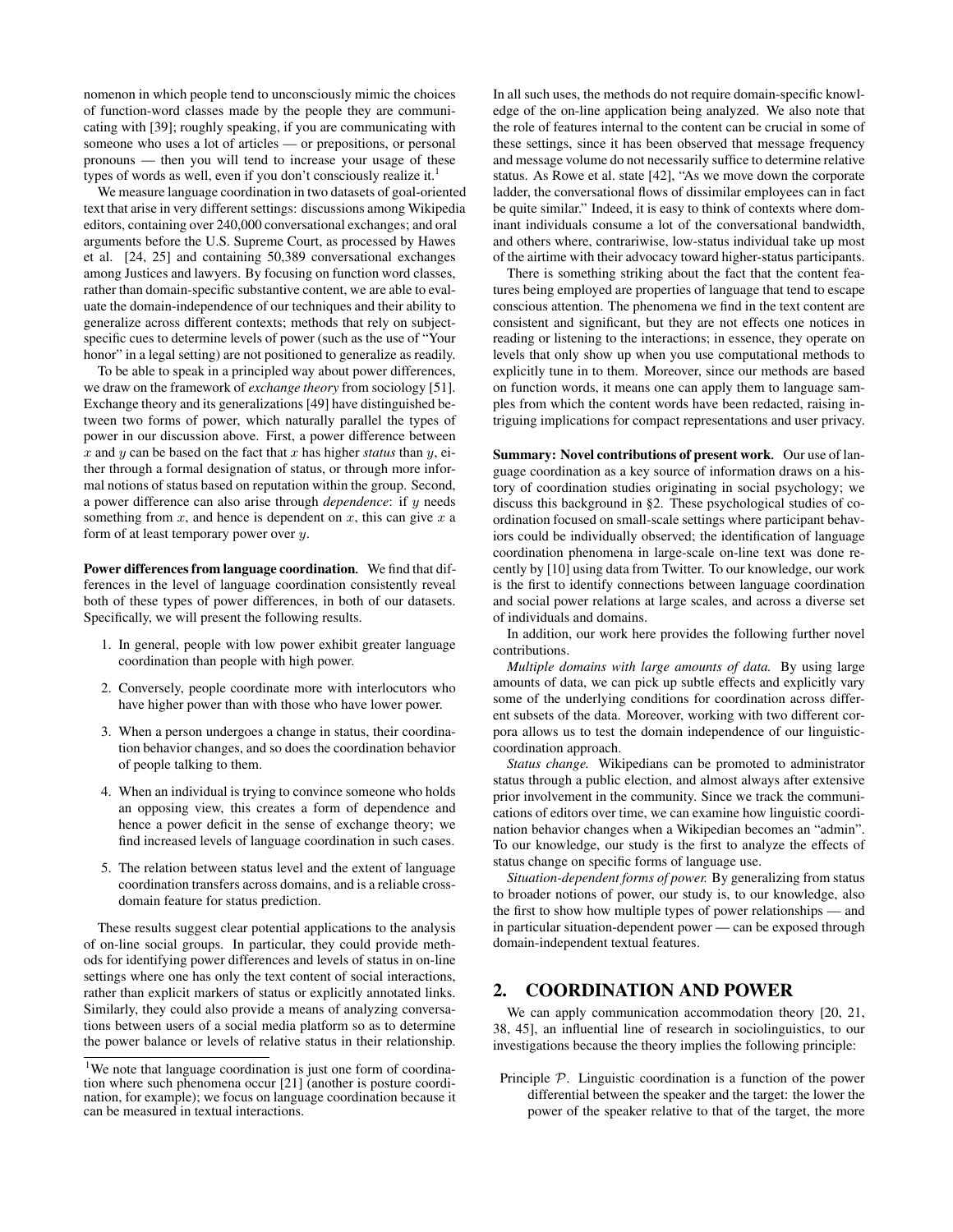she coordinates (and vice versa, the higher the relative power of the speaker, the less she coordinates).

Here and throughout, *speaker* refers to the person producing the reply in an exchange, and *target* refers to the person initiating the exchange (and thus the target of the speaker's reply).  $2 \text{ In the con-}$ text of group conversations, which is the focus of the present work, this principle leads to the following two concrete hypotheses, based on the power of the target and of the speaker, respectively:

- Ptarget: People in general coordinate more towards *high-powered* people than towards *low-powered* people.
- Pspeaker: *High-powered* people coordinate less than *low-powered* people towards their targets.

(Neither hypothesis implies the other because we employ an asymmetric definition of coordination.)

In addition to power imbalance, we hypothesize that personal traits of the participants also influence how much they coordinate:

B. People have a baseline coordination level, which is determined by personal characteristics (such as their sociability and level of social engagement).

It is worth noting that it is not actually *a priori* obvious that  $\mathcal{P}_{target}$  and  $\mathcal{P}_{speaker}$  hold at large. First, there are competing theories which postulate that the relation between power and coordination is the reverse of  $P$ , due to a desire of high-status individuals to be understood [2]. Second, empirical studies supporting the hypotheses above are, while intriguing, relatively small in scale. For example, [22] showed that Larry King, the host of a popular talkshow in the U. S., coordinated more in his vocal pitch to his highstatus guests (such as then-President Clinton) than to low-status guests. As for *linguistic style* coordination, [39] looked at 15 Watergate transcripts involving only four people altogether (Richard Nixon and three of his aides); small numbers of courtroom trials have also been considered [1, 15].

While power might correlate with certain personal traits in a given community, making the distinction between  $P$  and  $B$  difficult, they differ in one important aspect which we will exploit in our study: power can change abruptly — such as when an individual is assigned a new role — while personal traits, in comparison, are more stable over time. As a result, examining the temporal change in coordination level of people who have undergone changes in power can help us isolate the effect of  $P$  from that of  $\beta$ . In particular, this will help us address the following question: if we do find evidence supporting hypothesis  $B$ , would it be sufficient to explain the data, or will we see power playing a role on top of baseline individual coordination levels?

# 3. POWER RELATIONS IN WIKIPEDIA AND SUPREME COURT DATA

In this section, we describe the two corpora of consequential discussions we used in our studies. The first consists of discussions between editors on Wikipedia; the second consists of transcripts of oral arguments before the United States Supreme Court. Both settings involve power differentials, both through status and dependence, as we will see below. Our Wikipedia corpus is much larger, potentially more representative of online discussions, and allows us to study the effects of changes in power; but the Supreme

Court represents a less collaborative situation than Wikipedia (in the Supreme Court data, there are always explicit opposing sides) and is an instance of an off-line setting. The differences in the two corpora help us focus on general, domain-independent relationships between relative power and linguistic coordination.

We begin by briefly describing the roles and text content of our two domains, and then discuss how we formalize the different kinds of power imbalances within the domains.

We will release our data publicly at http://www.cs.cornell.edu/ ~cristian/www2012/.

# 3.1 Discussions among Wikipedia editors

Roles and role changes. Wikipedia editors form a close community with salient markers of status. Administrators, commonly known as *admins*, are Wikipedia editors "trusted with access to restricted technical features" such as protecting or deleting pages or blocking other editors<sup>3</sup>. In effect, admins have a higher status than other users (*non-admins*) in the Wikipedia community, and editors seem to be well aware of the status and activity history of other editors. Users are promoted to admins through a transparent election process known as requests for adminship<sup>4</sup>, or *RfAs*, where the community decides who will become admins. Since RfAs are well documented and timestamped, not only do we have the current status of editors, we can also extract the exact time when editors underwent role changes from non-admins to admins.

Textual exchanges. Editors on Wikipedia interact on *talk* pages<sup>5</sup> to discuss changes to article or project pages. We gathered 240,436 conversational exchanges carried out on the talk pages, where the participants of these (asynchronous) discussions were associated with rich status and social interaction information: status, timestamp of status change if there is one, and activity level on talk pages, which can serve as a proxy of editors' sociability, or how socially inclined they are. In addition, there is a discussion phase during RfAs, where users "give their opinions, ask questions, and make comments" about an open nomination. Candidates can reply to existing posts during this time. We extracted conversations that occurred in RfA discussions, and obtained a total of 32,000 conversational exchanges. Most of our experiments were carried out on the larger dataset extracted from talk pages, unless otherwise noted.

# 3.2 Supreme Court oral arguments

While Wikipedia discussions provide a large-scale dataset with rich meta-information, overall, high-status people and low-status people are collaborating to accomplish a task. Other social hierarchies involve much less collaboration or even explicitly adversarial relationships. Oral arguments before the Supreme Court provide such a setting.

Roles. A full court consists of nine Justices, although occasionally some recuse themselves. In the oral arguments for a case, lawyers for each party have thirty minutes to present their side to the Justices. The Justices may interrupt these presentations with comments or questions, leading to interactions between the lawyers (plus amici curiae, who for our status-based investigations count as lawyers) and Justices. After the oral arguments and subsequent deliberations, cases are decided by majority vote of the Justices. This provides an interesting additional test ground: instead of asynchronous textual exchanges in a social hierarchy working collaboratively, here we have verbal exchanges in a social hierarchy where

<sup>&</sup>lt;sup>2</sup>We use "initiate" and "reply" loosely: in our terminology, the conversation  $\langle x: "Hi." y: "Tired?" x: "No." \rangle$  has two exchanges, one initiated by  $x$ 's "Hi", the other by  $y$ 's "Tired?".

<sup>3</sup> http://en.wikipedia.org/wiki/Wikipedia:Administrators

<sup>4</sup> http://en.wikipedia.org/wiki/Wikipedia:Requests\_for\_adminship

<sup>5</sup> http://en.wikipedia.org/wiki/Wikipedia:Talk\_page\_guidelines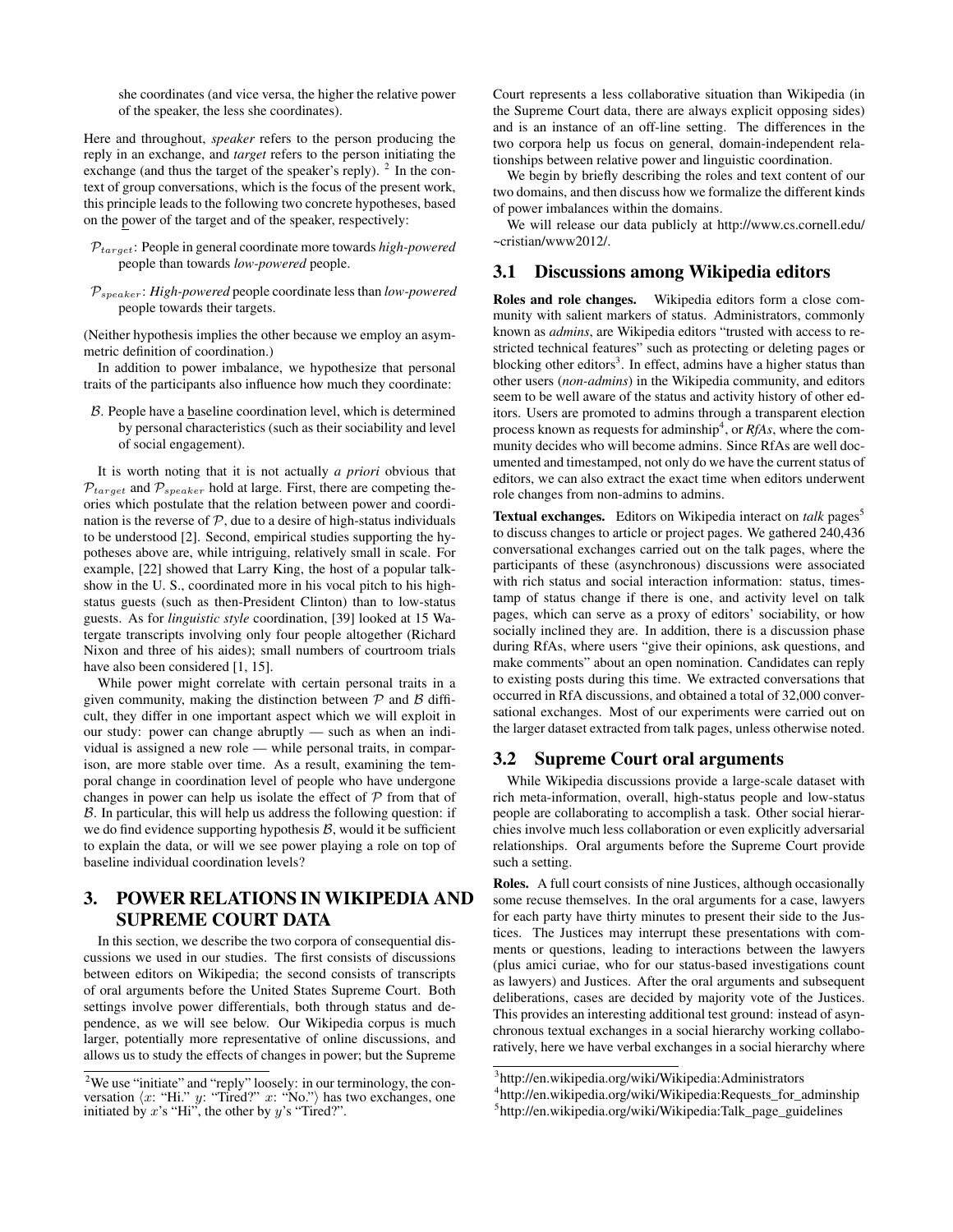|               | Wikipedia<br>higher power<br>lower power     |                                          |  |  |
|---------------|----------------------------------------------|------------------------------------------|--|--|
| <b>Status</b> | admins<br>admins                             | non-admins<br>admins-to-be (before RfAs) |  |  |
| Dependence    | diff. vote                                   | same vote                                |  |  |
|               | Supreme Court<br>higher power<br>lower power |                                          |  |  |
| <b>Status</b> | <b>Instices</b><br><b>Chief Justices</b>     | lawyers<br><b>Associate Justices</b>     |  |  |
| Dependence    | unfavorable Justice                          | favorable Justice                        |  |  |

Table 1: Power differentials exhibited in our data.

*Justices* decide the final outcome. In addition, conversations here are over topics in a completely different domain.

Transcripts of verbal exchanges. Transcripts of oral arguments in Supreme Court are publicly available<sup>6</sup>. We used a pre-processed version of this dataset described in [24]. We enhanced this dataset with the final votes from the Spaeth Supreme Court database<sup>7</sup>. In total, we have 50,389 verbal exchanges for 204 cases. 11 justices (two of which have little conversational data: Thomas<sup>8</sup> and Alito) and 311 lawyers are represented in the dataset. 73% of the lawyers only appear in one case, and the maximum number of cases where one lawyer appears is 15. As such, trends identified on this dataset should not be due to idiosyncratic behavior of a few overrepresented lawyers.

## 3.3 Power Relations in the Data

Having now surveyed the nature of the two domains, we discuss the different kinds of power relations that they contain. An overview of the following discussion is summarized in Table 1.<sup>9</sup>

In our discussion of roles earlier in this section, we have already indicated some of the basic status differences: the distinction between admins and non-admins on Wikipedia, and the distinction between Justices and lawyers in the context of the Supreme Court. We can also identify certain finer-grained distinctions, including the distinction between the Chief Justice of the Supreme Court (our data overlaps the terms of two different Chief Justices) and the Associate Justices. And on Wikipedia, we can also study the behavior over time of users who were promoted to the position of admin in effect, comparing their behavior as admins to their earlier behavior as admins-to-be.

Our data also makes it possible to study several instances of power differences based on *dependence*. To begin with, we note the general principle that status and dependence are almost never completely distinct [48], since a person in a high-status role frequently appears in situations where people are dependent on them.

The data, however, offers us opportunities to study forms of dependence where the level of status has been largely controlled for. Key among these are forms of dependence created by the need to convince someone who disagrees with you. If you are advocating a position in a debate with opposing sides leading to an eventual decision (for example, a Supreme Court case, or a policy discussion on Wikipedia prior to a vote), then your audience can be roughly divided into two groups: people who would naturally tend to vote in favor of your position, and people who would naturally tend to vote against your position. Principles of exchange theory indicate that in such situations, you are more dependent on the people who would naturally vote against you, and less dependent on the people who would naturally vote for you, since in order to accomplish your goal, you need to effect a more substantial behavior change in the former group [14, 30, 52]. An important further point here is that in our settings, participants can readily anticipate, either through dialogue or advance knowledge, who is "on their side" and who is "on the other side," and so it makes sense to suppose that they are aware of these dependence relations during the interaction.

Motivated by this, in the Supreme Court data we will compare levels of coordination of lawyers toward unfavorable Justices who (eventually) vote against their side and toward favorable Justices who (eventually) vote for their side; there is more dependence and hence more of a power difference in the former case. In the Wikipedia data, we will compare levels of coordination of editors with others who vote the opposite way and with others who vote the same way; here too, there is more dependence and hence more of a power difference in the former case. We should also note the exchangetheoretic principle that a dependence relation affects both sides:  $A$ 's dependence on  $B$  is expected not just to affect  $A$ 's behavior in their interaction, but  $B$ 's as well.

# 4. LINGUISTIC STYLE COORDINATION

As discussed earlier, we use *linguistic style coordination* to quantify the degree to which one individual *immediately* echoes the linguistic style of the person they are responding to. Here, linguistic style is quantified by a person's usage of certain linguistic style markers (= categories of function words). We first describe these markers, then give formal definitions of coordination.

#### 4.1 Linguistic style markers

We measure the linguistic style of a person by their usage of categories of function words that have little semantic meaning, thereby marking style rather than content.

For consistency with prior work, we employed eight of the nine LIWC-derived categories [41] deemed to be processed by humans in a generally non-conscious fashion [28]. Our eight *marker*s are thus: articles, auxiliary verbs, conjunctions, high-frequency adverbs, impersonal pronouns, personal pronouns, prepositions, and quantifiers (451 lexemes total).<sup>10</sup>

# 4.2 Coordination measures

Here we present a variation and further analysis of the measure introduced in [10], adapted to the setting of group conversations.

Coordination with respect to a marker. We start by defining the coordination of one person  $b$  towards another person  $a$  with respect to a specific linguistic style marker  $m$ . We want to quantify how much the use of marker class m in an utterance of a's *triggers* the occurrence of m in b's *immediate* (meaning next) reply to that utterance. To put it another way, we want to measure how much  $a$ 's use of  $m$  in an utterance  $u_1$  increases the probability that  $b$  will use  $m$  in his reply  $u_2$ , where the increase is relative to b's normal usage of  $m$  in conversations with  $a$ . We stress that we are thus looking at a more subtle phenomenon than whether  $b$  uses articles (say) more

<sup>6</sup> http://www.supremecourt.gov/oral\_arguments/

<sup>7</sup> http://scdb.wustl.edu/

<sup>&</sup>lt;sup>8</sup>In 2011, Justice Thomas marked five terms without speaking in any oral arguments. [34]

<sup>&</sup>lt;sup>9</sup>Throughout the paper we use color coding to indicate the relative power relations relevant for the respective discussion. These colors are simply intended as a helpful mnemonic and can be ignored without any loss of meaning.

 $10$ We discarded negation because it is sparse and seems to carry semantic meaning. [28] also discarded some negations.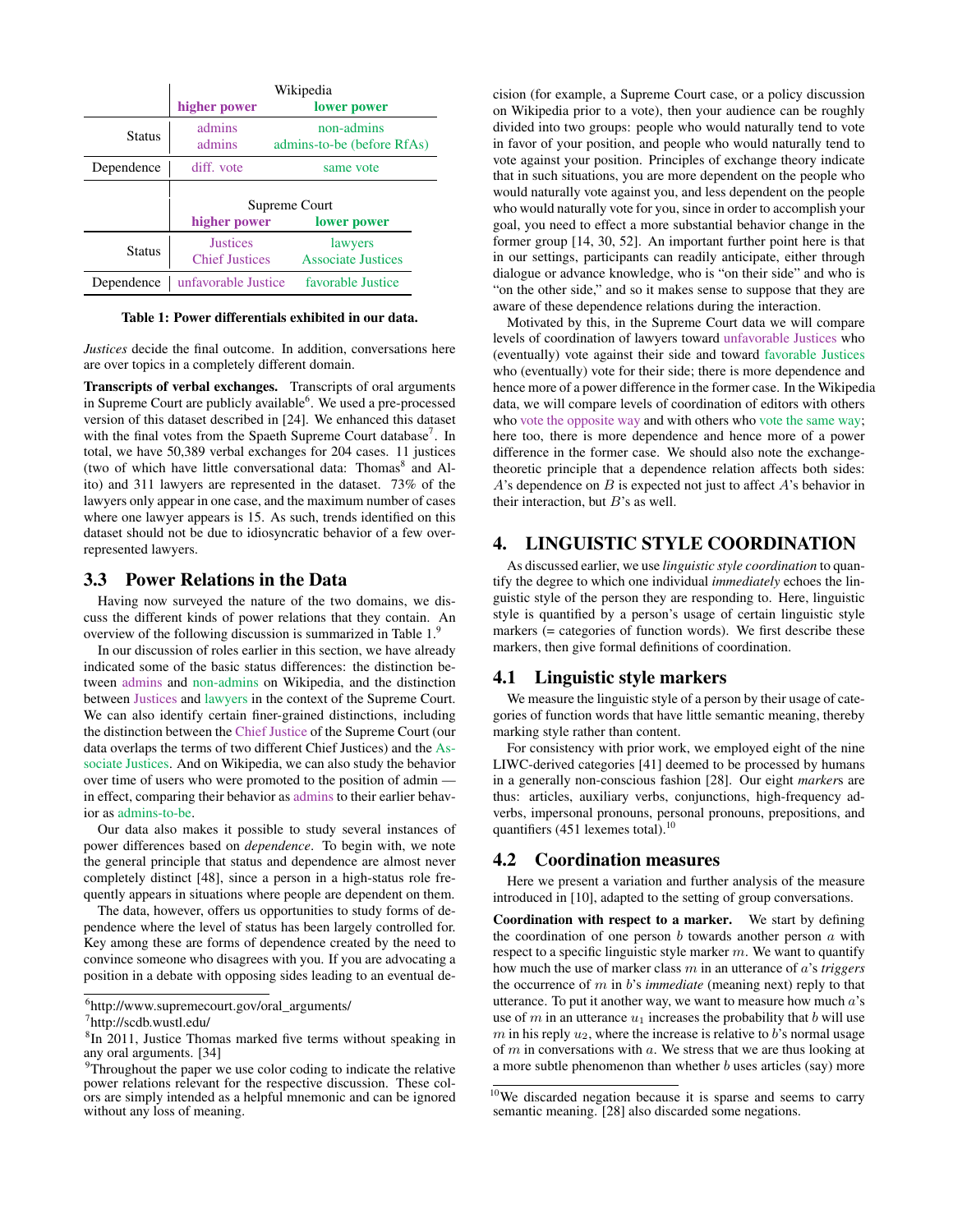overall when talking to  $a$ : we want to see whether  $b$  is so influenced by a as to change their function-word usage in their very next reply.

Recall from §2 that we call b the *speaker* and a the *target* of a conversational exchange  $(a : u_1, b : u_2)$ , since a is the target of b's reply when b speaks. We say an utterance *exhibits* m if it contains a word from category m. Let  $\mathcal{E}_{u_1}^m$  be the event that utterance  $u_1$ (spoken to b) exhibits m; similarly, let  $\mathcal{E}_{u_2 \to u_1}^m$  be the event that reply  $u_2$  to  $u_1$  exhibits m.

Given a set  $S_{a,b}$  of exchanges  $(a: u_1, b: u_2)$ , we define the coordination of b *towards* a as:

$$
C^{m}(b,a) = P(\mathcal{E}_{u_2 \hookrightarrow u_1}^{m} \mid \mathcal{E}_{u_1}^{m}) - P(\mathcal{E}_{u_2 \hookrightarrow u_1}^{m}), \tag{1}
$$

where the probabilities are estimated over  $S_{a,b}$ , and where we require that at least one of  $a$ 's utterances exhibits  $m$  in order for the first quantity to be defined.

Properties. Eqn. (1) has several interesting properties. One nonobvious but important and useful characteristic is that it is a function not only of b's behavior, but also of a's, because it can be shown that (1) lies in the interval  $[-(1 - P(\mathcal{E}_{u_1}^m)), 1 - P(\mathcal{E}_{u_1}^m)]$ .

To see why a's behavior needs to be taken into account, consider one extreme case: where every utterance of  $a$  to  $b$  exhibits  $m$ . Then  $C^m(b,a) = 0$  no matter what b does in response, which makes sense because we have no evidence that any (or no) usage of articles by  $b$  is done in response to what  $a$  does — we don't have any test cases to see what b does when a doesn't employ a marker.

Another extreme case is also illustrative: where  $a$  uses  $m$  only a few times when speaking to b, and b uses  $m$  when and only when a does. Then,  $C^m(b, a)$  approaches 1 as  $P(\mathcal{E}_{u_1}^m)$  approaches zero. Again, this makes intuitive sense: it is very unlikely that  $b$  matching  $a$  exactly on the few times  $a$  used  $m$  is due merely to chance.

Another property of measure (1) is that it is not symmetric, which fits the purpose of this study well, since the power relations we want to investigate are also asymmetric. See [11] for further discussion on the asymmetry.

Coordination towards a group. In the context of group conversations, we can extend this definition to coordination of a particular speaker b towards a *group of targets* A by simply modifying the set of exchanges on which the probabilities in (1) are estimated. Specifically, given a set  $S_{A,b}$  of exchanges  $(a: u_1, b: u_2)$  involving initial utterances  $u_1$  of various targets  $a \in A$  and replies  $u_2$  of b, the coordination of b to the group  $\overline{A}$  is:

$$
C^{m}(b,A) = P(\mathcal{E}_{u_2 \hookrightarrow u_1}^{m} \mid \mathcal{E}_{u_1}^{m}) - P(\mathcal{E}_{u_2 \hookrightarrow u_1}^{m}),
$$
 (2)

but where this time the probabilities are estimated over  $S_{A,b}$ .

We then define the coordination of one group of people  $B$  towards another group  $A$  as the average coordination of speakers in  $B$  to targets in  $A$ :

$$
C^{m}(B, A) = \langle C^{m}(b, A) \rangle_{b \in B}
$$
 (3)

By taking the macro (unweighted) average, our measure will not be dominated by a few active speakers in a dataset.

Aggregated measures. It is important to note that in general, coordination is multimodal: it does not necessarily occur simultaneously for all markers [17], and speakers may coordinate on some features but diverge on others [47]. Hence, we also use aggregated measures of coordination of  $B$  to  $A$  to provide an overall picture of the level of coordination between the groups.

Ideally we want to simply compute  $C(b, A)$  as the macro-average of  $C^m(b, A)$  across different markers m, and then compute  $C(B, A)$ the same way as in (3). Recall, however, that  $C^m(b, A)$  can only be computed if  $S_{A,b}$  contains enough exchanges exhibiting  $m$  to reliably estimate both probabilities in (2), which is not always the

case for all people with respect to all markers. For instance, some persons rarely use quantifiers, leaving  $C^{quant}$  undefined in those instances.

We accounted for such "missing values" in three different ways, resulting in three aggregated measures:

- **Aggregated 1** Compute the "ideal" macro-average  $C(b, A)$  only for the persons b for whom  $C^m(b, A)$  can be computed for all markers; ignore all the others. This reduces the set of persons considered by the aggregated measure, but provides the most direct measure (in the sense that it does not rely on any particular "smoothing" assumptions as the next two aggregated measures do).
- **Aggregated 2** For each person b, if  $C^m(b, A)$  is undefined, we "smooth" it by using the group average  $C^m(B, A)$  instead; this measure considers everybody for which we can compute coordination for at least one marker, but assumes that people in a given group share similar coordination behavior.
- Aggregated 3 For each person b, we take the average only over the markers for which  $C^m(b, A)$  is defined; this is equivalent to assuming that b would have exhibited the same level of coordination for the missing markers as they did with other markers. This aggregation also considers everybody for which we can compute coordination for at least one marker.

#### 4.3 Formalization of the power hypotheses

Now that we have introduced a more formal definition of coordination between two groups of people, we formalize the hypotheses introduced in §2 in terms of this definition. If people in a group  $G^{high}$  have more power than people in a group  $G^{low}$ , and U is a set of arbitrary people, the power hypotheses can be rewritten as:

 $\mathcal{P}_{target}: C(U, G^{high}) > C(U, G^{low})$  $\mathcal{P}_{speaker}$ :  $C(G^{high}, U) < C(G^{low}, U)$ 

# 5. EMPIRICAL INVESTIGATION

Using the concepts and formalism introduced in the previous sections, we can now investigate the relation between linguistic coordination and power differentials in concrete conversational settings. Specifically, we test whether the principle  $P$  and the hypotheses  $\mathcal{P}_{target}$  and  $\mathcal{P}_{speaker}$  introduced in §2 can be empirically confirmed in the two datasets described in §3. We begin by discussing power differences arising from status in Wikipedia (where our primary status distinction will be admins vs. non-admins) and in the Supreme Court (where our primary status distinction will be Justices vs. lawyers). After this, we consider power differences arising from dependence.

#### 5.1 Power from status: Wikipedia

First, communication behavior on Wikipedia provides evidence for hypothesis  $\mathcal{P}_{target}$ : users coordinate more toward the *(higherpowered*) admins than toward the non-admins (Figure 1(a)).<sup>1</sup>

In the other direction, however, when comparing admins and non-admins as speakers, the data provides evidence that is initially

<sup>&</sup>lt;sup>11</sup>The major explanatory factor for these results does not appear to be wholesale repetition of phrases, even short ones. We note, for example, that with respect to the data used for computing conjunction coordination, only 0.7% of the exchanges contain trigram repeats involving conjunctions and only 3.5% contain bigram repeats involving conjunctions; and the difference in coordination levels remains significant when exchanges with such repeats are discarded.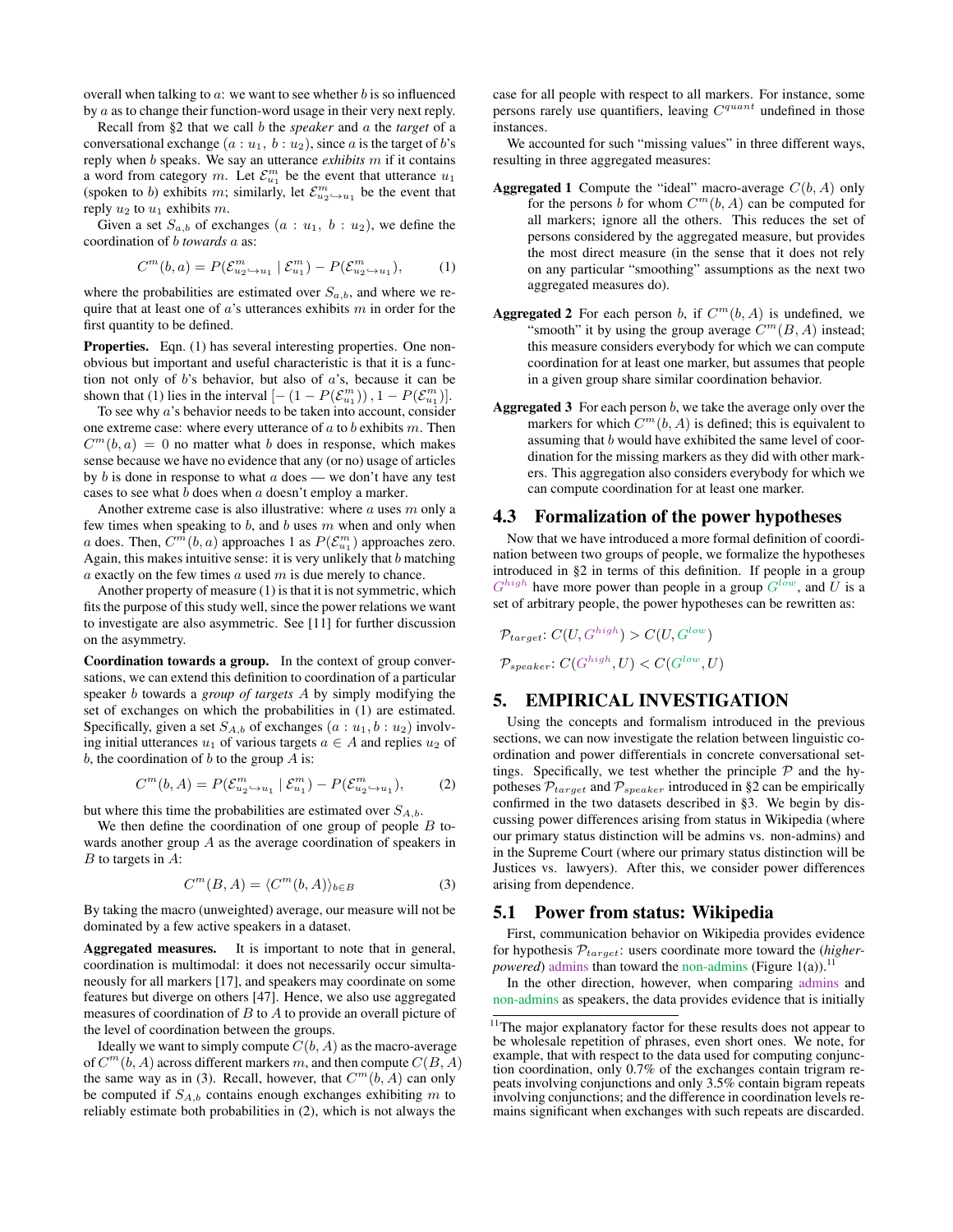

Figure 1: Status and linguistic coordination: (a) Users coordinate more towards admins (*high-powered*) than towards nonadmins (*low-powered*), supporting hypothesis  $\mathcal{P}_{target}$  (indeed, significantly so in aggregate: see later part of this caption). (b) On the other hand, admins (*high-powered*) coordinate more than non-admins (*low-powered*) when replying to other people, contradicting hypothesis  $\mathcal{P}_{speaker}$ .

Note on all figures: \*'s on the x-axis (e.g., "Article\*" in (a)) indicate statistical significance, independent t-test: \*="p<0.05",\*\*="p<0.01",\*\*\*="p<0.001". Next to each legend label, in parentheses, are: the number of users for Aggregated 1 (i.e., the users for which we can compute coordination for all markers) and the total number of users for Aggregated 2 and 3 (i.e., the users for which we can compute coordination for at least one marker). "Error bars" do *not* indicate standard error (we already marked statistical significance with stars) but rather give an idea of how coordination values vary via the standard deviation, estimated by bootstrap resampling [29]. The y-axis values are reported as percentages (i.e., multiplied by 100) for clarity. (a) Supporting  $P_{\text{target}}$ ,  $\frac{1}{2} \begin{vmatrix} \frac{1}{2} & \frac{1}{2} & \frac{1}{2} & \frac{1}{2} & \frac{1}{2} & \frac{1}{2} & \frac{1}{2} & \frac{1}{2} & \frac{1}{2} & \frac{1}{2} & \frac{1}{2} & \frac{1}{2} & \frac{1}{2} & \frac{1}{2} & \frac{1}{2} & \frac{1}{2} & \frac{1}{2} & \frac{1}{2} & \frac{1}{2} & \frac{1}{2} & \frac{1}{2} & \frac{1}{2} & \frac{1}{$ 

at odds with  $P_{speaker}$ : as illustrated in Figure 1(b), admins coordinate to other people *more* than non-admins do (while the hypothesis predicted that they would coordinate *less*).<sup>12</sup> We now explore some of the subtleties underlying this result, showing how it arises as a superposition of two effects.

Personal characteristics: Hypothesis B. One possible explanation for the inconsistency of our observations with  $P_{speaker}$  is the effect of personal characteristics suggested in Hypothesis  $B$  from §2. Specifically, admin status was not conferred arbitrarily on a set of users; rather, admins are those people who sought out this higher status and succeeded in achieving it. It is thus natural to suppose that, as a group, they may have distinguishing individual traits that are reflected in their level of language coordination.

Fortunately we can extract rich enough data from Wikipedia that it becomes possible, to a significant extent, to separate the effect of status from these individual traits, establishing that both effects play a role. Our separation of these effects is based on the fact that status can change abruptly, while personal characteristics, though mutable, are more stable over time. On Wikipedia, status changes



Figure 2: Same-status comparisons (supporting a "winner" personality hypothesis): (a) admins-to-be coordinate more than those who remain non-admins thoughout; (b) during adminship elections (RfAs), admins-to-be coordinate more than failed-to-be.

are well documented, as they can occur only through an election process instigated by requests for adminship (RfAs). When we compare the set of admins-to-be— future admins before they were promoted via their RfA — with non-admins, Figure 2(a) shows that the same differences in language coordination were already present in these two populations — hence, they are not an effect of status alone, since they were visible before the former population experienced a status upgrade.

Can we separate the effects of ambition from success? Yes, because we can look at differences in coordination between users who were promoted (admins-to-be), and those who went through the RfA process but were denied admin status (failed-to-be). Both admins-to-be and failed-to-be had the ambition to become admins, but only members of the former group succeeded. We investigate coordination differnces between these two groups during a period when their adminship ambitions are arguably most salient: during the discussions in each user's own RfA process. Figure 2(b) shows that even in the conversations they had on their RfA pages, the admins-to-be were coordinating more to the others than the failedto-be, providing evidence for a strong form of Hypothesis B.

**Revisiting status:** Hypothesis  $\mathcal{P}'_{\text{speaker}}$ . We now return to the issue of status, and describe a method of partially controlling for personal characteristics so as to evaluate the following modification of Hypothesis  $\mathcal{P}_{speaker}$ :

 $\mathcal{P}'_{speaker}$ . When controlling for personal characteristics, *highpowered* people coordinate less than *low-powered* people.

To study  $\mathcal{P}_{speaker}$ , we create two populations for comparison: the interactions of each admin before his or her promotion via RfA (i.e., when they were admins-to-be), and the interactions of each admin after his or her respective promotion. Figure 3(a) shows how the resulting comparison confirms  $\mathcal{P}'_{speaker}$ : admins-to-be decrease their level of coordination once they gain power.<sup>13</sup> Interestingly, the reverse seems to be true for failed-to-be: after failing

<sup>&</sup>lt;sup>12</sup>Note that the observations shown in Figure 1(a) do not imply those in Figure 1(b), nor vice-versa. For example, the trend in Figure 1(a) does not change if we restrict the speakers to be only non-admins (or only admins).

 $13$ Note that the trend shown in Figure 3(a) is maintained when considering the exact same users in both groups (i.e., excluding the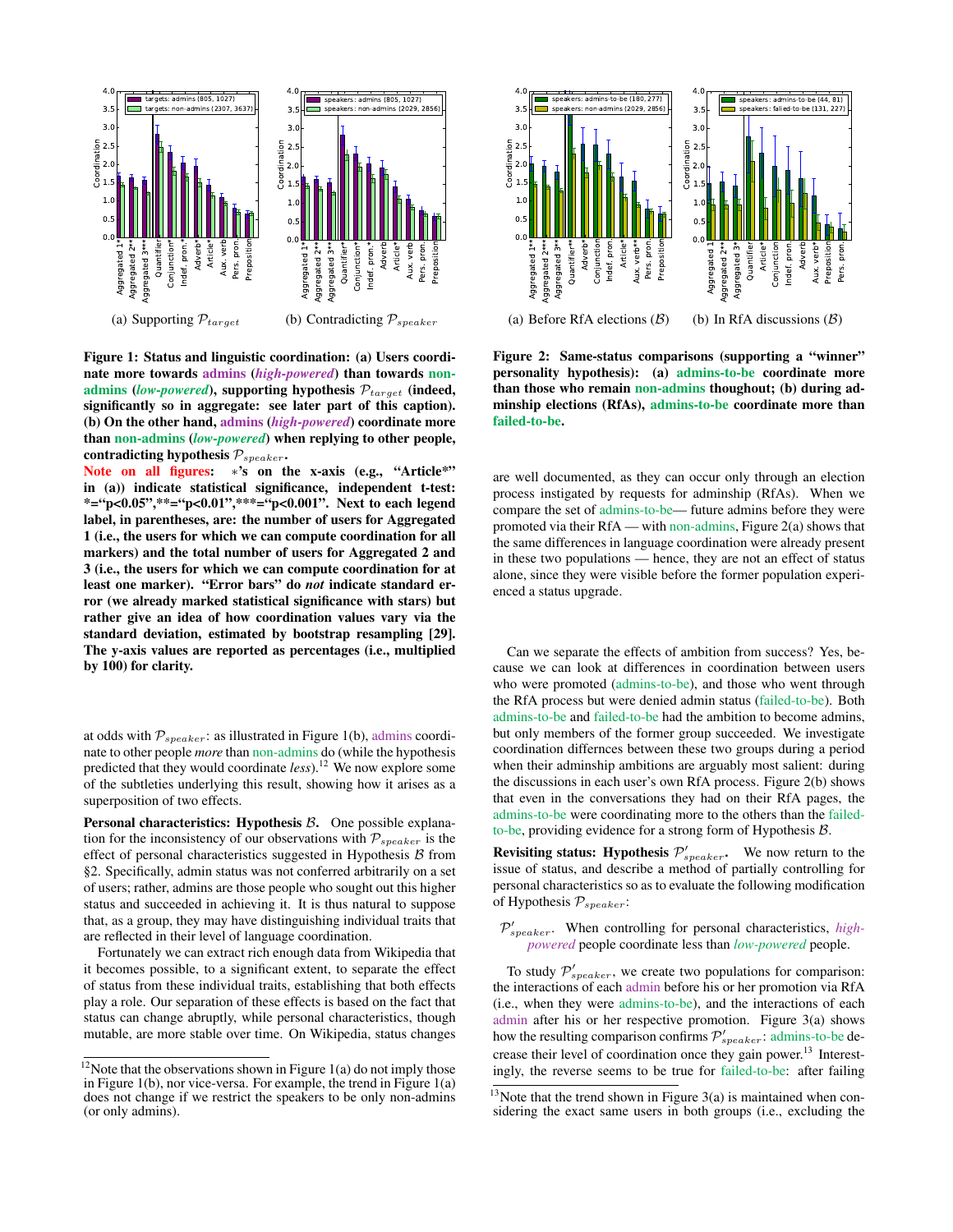

Figure 3: Effect of status change. (a) admins-to-be coordinate less after they become admins; (b) Aggregated 1 coordination of the user (as speaker) and, respectively, towards the user (as target) before and after status change occurs through RfA.

in their RfAs — an event that arguably reinforces their failure to achieve high status in the community — they coordinate more ( p-value < 0.05; figure omitted due to space limitations).

In addition, we can employ status change to reinforce  $\mathcal{P}_{target}$ in a setting that controls for personal characteristics: we find that users coordinate more to admins after promotion than when they were admins-to-be (p-value<0.05).

Finally, in Figure 3(b), we investigate how quickly the change in status is reflected in the communication behavior of the users involved. In addition to the monotonic changes in coordination levels over time, and in the hypothesized directions, it is interesting to note that the most dramatic change in coordination is visible in the second month after the change in status occurred. This suggests a period of acclimation to the newly gained status, both for the person that undergoes the change and for those witnessing it.

#### 5.2 Power from status: Supreme Court

In the setting of the Supreme Court, status differences are extremely salient and do not suffer from the correlations that added complexity to the study of  $\mathcal{P}_{speaker}$  in its original form. Also, conversations during the oral arguments (almost) always are between a Justice and a lawyer. Thus, our basic finding can be expressed succinctly in Figure 4, which shows significantly more coordination from lawyers to Justices than vice versa.<sup>14</sup>.

In the Supreme Court setting we can also study finer-grained status distinctions, to see if these too are manifested in language coordination differences. Indeed, in concordance with  $\mathcal{P}_{target}$ , we observe that lawyers coordinate significantly more toward the Chief Justice than toward the Associate Justices (p-value<0.01).



Figure 4: Lawyers coordinate more to Justices than conversely.



Figure 5: Dependence and linguistic coordination: (a) lawyers adjust their coordination level according to whether the Justice is unfavorable or favorable, supporting  $\mathcal{P}_{target}$ ; (b) favorable Justices coordinate more than unfavorable Justices ( $\mathcal{P}_{speaker}$ ).

# 5.3 Power from dependence

As noted in §3, we can study power differences based on dependence — even for fixed levels of status difference — using the exchange-theoretic principle that the need to convince someone who disagrees with you creates a form of dependence [14, 30, 52]. Moreover, this power difference is predicted to be felt by both sides — the side with lower power and the side with higher power.

In the case of lawyer-Justice interactions, let us define the Justice to be favorable to the lawyer if he or she ends up voting on the lawyer's side, and unfavorable if he or she ends up voting against the lawyer's side. It is well understood that the Justices often come into the case with a general leaning toward one side or the other based on their judicial philosophy — this has been acknowledged for example in interviews with members of the Court [43] — and lawyers through their preparation for the case will come in with knowledge of these leanings. Hence it is reasonable to suppose that the favorable-unfavorable distinction will be salient to the interaction during oral arguments.

And indeed, Figures 5(a) and 5(b) show that the power differences created by this form of dependence are reflected in the amount of coordination, in both directions. First, lawyers coordinate more

users which did not have enough conversations both before and after adminship). Also note that we allow a time buffer of a month after the RfAs between the two sets of conversations we compare.

<sup>&</sup>lt;sup>14</sup>Throughout, we consider each appearance of a given Justice or lawyer in a different case as a separate entity, which allows for different behaviors in different cases and increases the number of datapoints.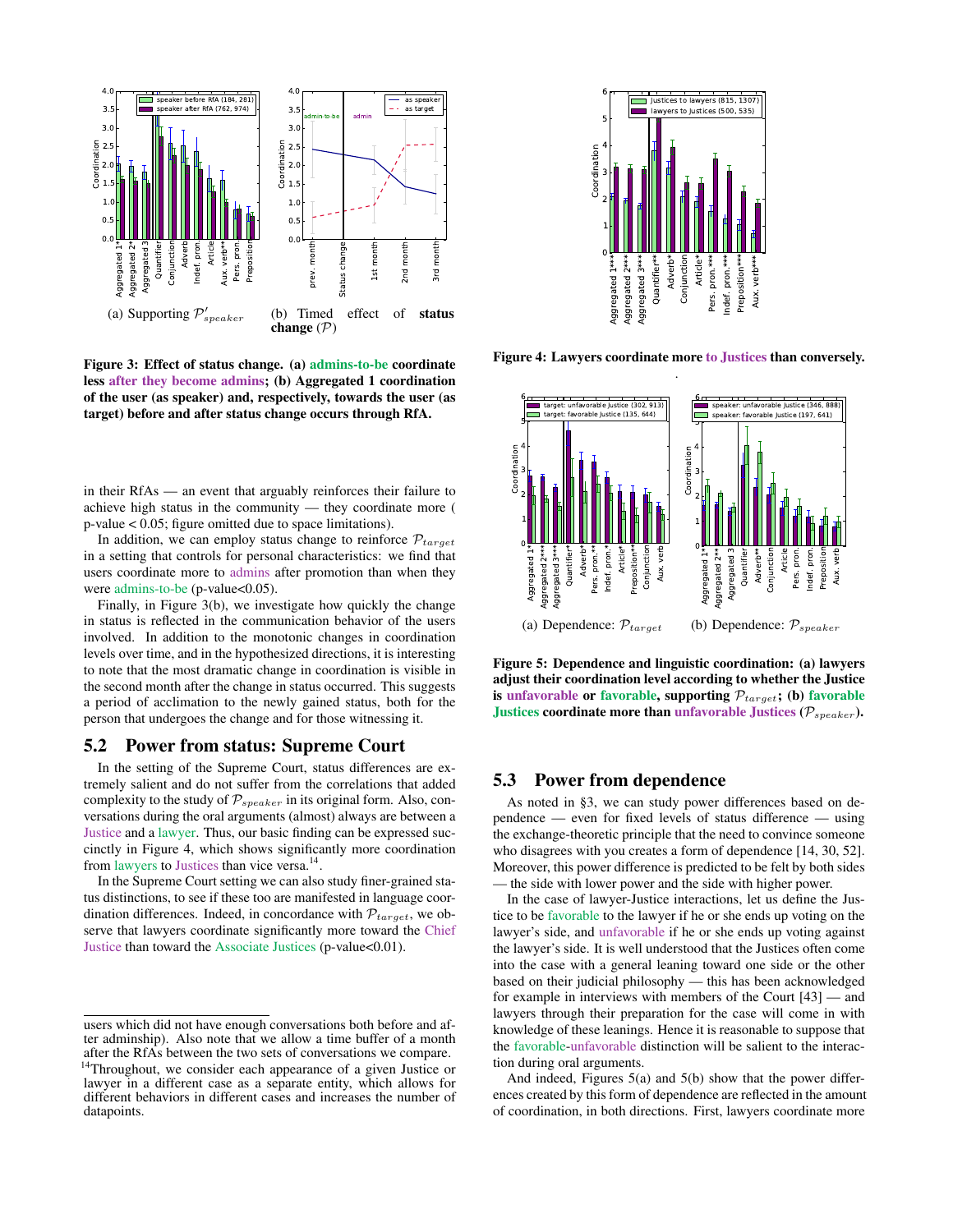toward unfavorable Justices (on whom they are more dependent) than toward favorable Justices, in keeping with  $\mathcal{P}_{target}$ . Second, unfavorable Justices coordinate less toward lawyers than favorable Justices do, in keeping with  $P_{speaker}$ . Given the formal framework of *impartiality* that characterizes the Justices's behavior at the Supreme Court, it is intriguing to see the undercurrent of language coordination differences nevertheless hinting at their eventual decision.

We see a similar effect of dependence on coordination in the context of discussions with opposing sides on Wikipedia. During RfAs, one voter may try to change the opinion of voters on the other side who have already cast their vote. (Changing your vote during the RfA process is allowed, and hence there is an incentive to convince voters to consider this.) Users coordinated more when engaging with users on the opposite side than with those who voted the same way (p-value<0.05; for space reasons we omit the figure). This finding too, via the arguments about opposing sides and dependence, supports the general power-coordination principle P.

# 6. CROSS-DOMAIN ANALYSIS AND INTER-ACTION AMONG HYPOTHESES

### 6.1 Coordination as a Cross-Domain Feature

Part of the motivation for studying the relation between coordination and power is that the principles that govern this relation appear to be domain-independent. Here we perform a set of analyses to show that coordination features do generalize across our two domains more effectively than other text-based features for the problem of inferring power. We find that indeed, compared to the other features we consider, they are the only set of features to display any non-trivial generalization.

Our analysis is based on the following prediction task: for a given pair of different-status people  $x$  and  $y$  who have engaged in conversations with each other, we predict whether  $x$  has the higher status. In this setting, a random guess baseline would achieve 50% accuracy. We stress, however, that this prediction task is primarily a means to assess cross-domain generalization, i.e., not as a freestanding task in itself. Indeed, the best achievable performance on this status-prediction task appears to be quite domain-dependent. In some domains such as the Supreme Court, idiosyncratic cues in text usage (e.g., lawyers begin their sentences with stylized lead-ins, such as "Your honor", that clearly mark them as lawyers, not Justices) enable almost perfect performance when these cues are available as features. In other domains, such as Wikipedia, an informal evaluation using two human annotators familiar with the domain produced only 70% accuracy (and an inter-annotator agreement of only 80%). Thus, our interest is not in whether coordination features achieve the best within-domain performance, but in whether they are particularly effective at generalizing (as we indeed find them to be).

**Experimental setup.** Let  $R_x$  be x's replies to y, and  $R_y$  be y's replies to x, and  $Len(S)$  be the average length of all utterances in the set S. Let  $\mathcal{F}_{style}$  be the set of 8 stylistic markers introduced in §4.1. We define the following sets of features used as input to an SVM classifier:

• coordination features: binary features indicating, for each  $m \in \mathcal{F}_{style}$  as well as for Aggregated  $1^{15}$ , whether x coordinates more to  $y$  than  $y$  to  $x$  on  $m$ 

|                                      | in-domain |       | cross-domain |       |
|--------------------------------------|-----------|-------|--------------|-------|
| Training corpus                      | wiki      | court | court        | wiki  |
| Test corpus                          | wiki      | court | wiki         | court |
| coordination features (9 altogether) | 57.7      | 70.4  | 57.1         | 55.0  |
| stylistic features (18 altogether)   | 59.2      | 51.4  | 50.0         | 51.9  |
| bag of words (20,000 altogether)     | 151.4     | 99.5  | 45.2         | 40.1  |

Table 2: Prediction accuracy for SVM's using various feature sets. Cross-domain results are in the right-hand two columns. Bold = results significantly better than chance.

- stylistic features: frequency of each marker  $m \in \mathcal{F}_{style}$  in  $R_x$  and, respectively, in  $R_y$ ; also,  $Len(R_x)$ ,  $Len(R_y)$ . We use this feature set to examine whether style alone is predictive on its own, or whether specifically stylistic *coordination* is key
- bag of words: frequency of each word in  $R_x$ , frequency of each word in  $R_y$ ,  $L_2$ -normalized

For experiments on the Wikipedia data, which we denote as *wiki*, we considered *(admin, non-admin)* pairs (for conversations occurring after the admins were elected). For the Supreme Court dataset (*court*), we considered (*Justice*, *lawyer*) pairs<sup>16</sup>.

For *in-domain* experiments, we report average accuracy over crossvalidation within the same domain (i.e., training and test corpora are both *wiki* or *court*); for *cross-domain* experiments, we train on one domain and test on the other.

Results. Table 2 summarizes the results. We find that coordination features are the only ones to perform statistically significantly better than random guessing in the *cross-domain* settings — the other classifiers simply learn cues that are idiosyncratic to their training data, and fail to generalize. (Note for example that the bag-ofwords method picks up on the near-perfect lexical cues marking lawyers in the Supreme Court data, but this method performs worse than random guessing when applied to the other domain.)

Even looking at the *in-domain* tasks — which were not our primary focus here — we find that coordination features are the only ones that perform statistically significantly better than random guessing on *both* datasets.

#### 6.2 Interactions among Hypotheses  $P$  and  $B$

In §5 we saw that the interaction between personal characteristics (which form the basis for Hypothesis  $B$ ) and power differentials (which form the basis for Hypothesis  $P$ ) can lead to complex effects. Here we consider two cases where this interaction raises interesting issues, and point to open questions in the analysis of coordination.

An individual's level of social engagement is one type of personal characteristic that interacts with coordination and power. As a simple proxy for social engagement, for purposes of discussion here, we consider the volume of communication the individual engages in. As we noted in §1, simple volume measures such as this do not seem to readily yield domain-independent information about power, since they vary considerably across domains — in some domains the powerful people talk a lot, and in others they talk relatively little. For example, when people are promoted to admin status, their volume of communication goes up while (as we have

<sup>&</sup>lt;sup>15</sup>We only considered pairs of participants for which enough data was available to compute coordination on all stylistic features.

<sup>&</sup>lt;sup>16</sup>In order to focus on the conversational exchanges and avoid exchanges in which the lawyers formally introduce their case, we considered only cases where the length difference between the two utterances were fewer than 20 words.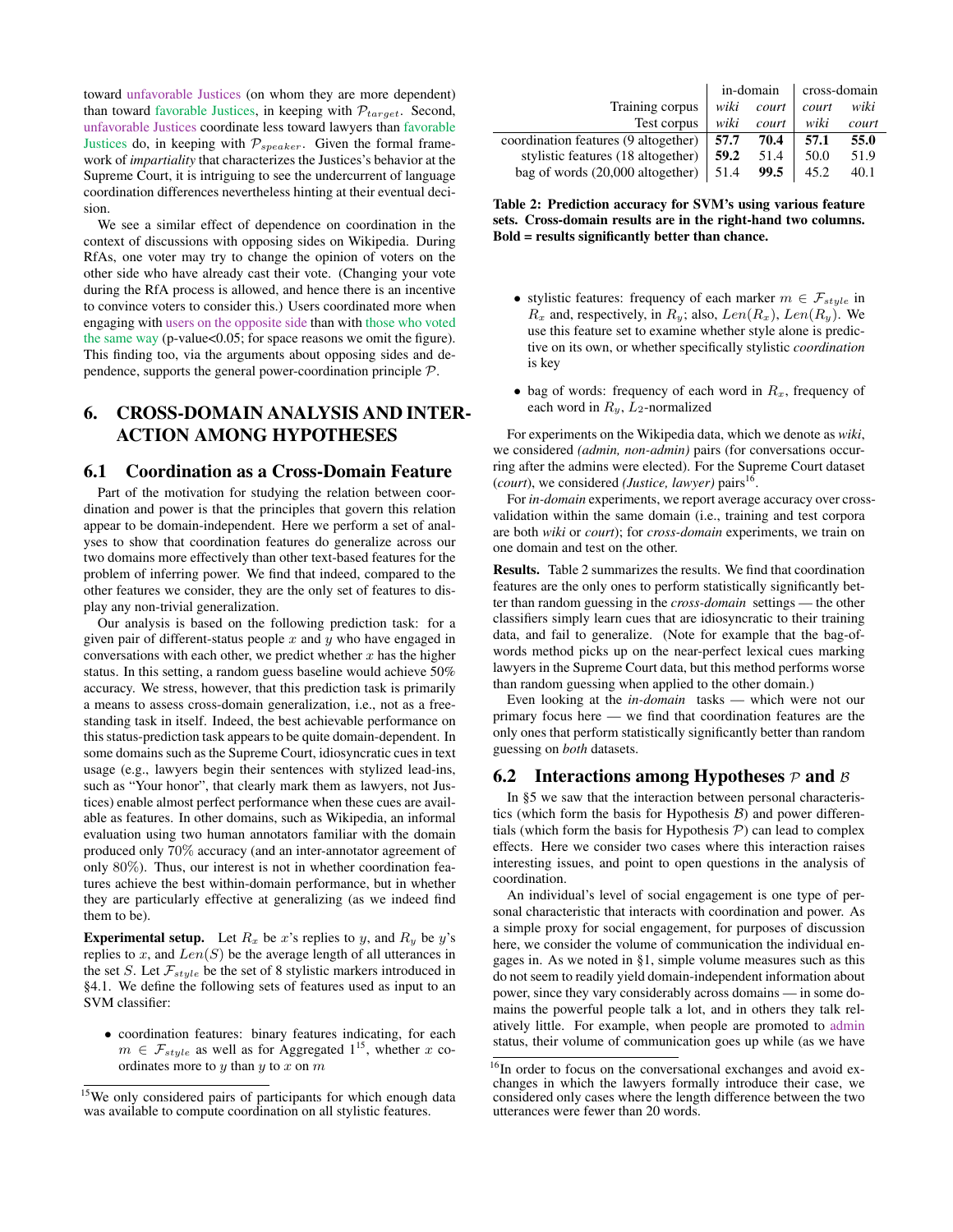seen) their level of coordination goes down. On the other hand, lawyers talk more than Justices in the Supreme Court data, and (again as we have seen) they also coordinate more in the lawyer-Justice interactions.

However, if we restrict attention to a fixed sub-population within a given domain, there are interesting connections between coordination and volume that suggest further questions. In particular, on Wikipedia we consider the number of replies posted by a user on talk-pages as a measure of communication volume, and hence a proxy for their level of social engagement on the site. We compared users in the top 1/3 of the sorted order by communication volume with users in the bottom 1/3, finding that users with higher numbers of replies are more likely to coordinate to others (p-value<0.05). We observed the same effect when we compared the communication volumes of users with the same status: among admins, users with more communication are also more likely to coordinate, and the same trend holds among non-admins. Similar effects also hold for other measures of communication volume. Again, we note that other domains (such as the Supreme Court) show an inverse relation between volume and coordination in the communication transcripts, and so it is an interesting question to identify the principles that determine how this relationship plays out in different settings.

We also consider a second basic example that raises an interesting challenge for distinguishing between Hypotheses  $P$  and  $B$ : the effect of gender on coordination, using the fact that gender information is available for participants in the Supreme Court dataset.



(a) gender differences in speakers (b) gender differences in targets

#### Figure 6: Gender differences

The main finding here, in Figure 6, is that overall female lawyers coordinate more than male lawyers when talking to Justices, and correspondingly, Justices coordinate more towards male lawyers than towards female lawyers. Given the extensive history of work exploring culturally-embedded status and power differences based on gender [3, 48], one interpretation of this finding is directly in terms of Hypothesis  $P$ . However, since it is also potentially related to theories of gender-based communication differences [26] and even gender-based language adaptation differences [40], the question of separating Hypotheses  $P$  and  $B$  becomes challenging here. We think it is a promising possibility that language coordination effects may be able to serve as a lens through which to measure many similar kinds of distinctions in both on-line and off-line conversational settings.

## 7. FURTHER RELATED WORK

In the opening sections, we have discussed some of the ways in which earlier work used text content to analyze on-line networks [9, 12, 19, 35, 54], as well as background on language coordination and the exchange-theoretic notions of power from status and dependence. Here we discuss some further work that is related to the general issues we consider here.

Power and structural features. There has been extensive work on using structural features, rather than language, to infer notions of "importance" in networks, both in the literature on social networks [16] and on the Web [8]. Recent work has also studied the inference of status from on-line social network features [23, 33].

Power and language. The relation between linguistic coordination $17$  and status has mostly been examined in small-scale contexts: 15 Watergate transcripts [39], 40 courtroom cases [1], or a single simulated courtroom trial [15]. A recent large-scale study of language coordination in the on-line domain [10] used data from Twitter, where markers of status and power are not as readily inferred; they identified a weak correlation between language coordination and Twitter follower counts, suggesting a potential connection to status measures. Additionally, researchers have used text features other than linguistic coordination to identify status differences [5, 13, 18, 37, 44]; in contrast with our work, these methods picked up situation-specific cues, such as the word "termination" for the Enron corporate-email corpus [13], which are unlikely to generalize across contexts.

Collaborative communities. Interaction in online communities has been extensively studied. Wikipedia was used as a testbed for studying user interaction at large [4, 31, 36, 46, 50] and the promotion process in such communities [7, 32]. Reviewer behavior and incentives to participate in the collaborative process were studied in the context of commercial review sites [6, 19, 36, 53].

Acknowledgments*.* We thank Timothy Hawes for sharing the processed Supreme Court transcripts from [25], and Bruno Abrahao, Eric Baumer, Claire Cardie, Eunsol Choi, Chris Diehl, Susan Dumais, Shimon Edelman, Jacob Eisenstein, Michael Gamon, Susan Herring, Molly Ireland, Diana Minculescu, Alex Niculescu-Mizil, Myle Ott, Jon Park, Philip Resnik, Daniel Romero, Chenhao Tan, Lu Wang, Bishan Yang, Ainur Yessenalina, and the anonymous reviewers for valuable discussions and suggestions. This paper is based upon work supported in part by the NSF grant IIS-0910664, IIS-1016099, and grants from Google and Yahoo!.

## References

- [1] K. Aronsson, L. Jönsson, P. Linell. The courtroom hearing as a middle ground: Speech accommodation by lawyers and defendants. *J. Lang. and Social Psych.*, 6(2):99–115, 1987.
- [2] A. Bell. Language style as audience design. *Language in Society*, 13(2):145–204, 1984.
- [3] J. Berger, B. P. Cohen, M. Zelditch Jr. Status characteristics and social interaction. *American Sociological Review*, 37(3):241–255, 1972.
- [4] M. Billings, L. A. Watts. Understanding dispute resolution online: Using text to reflect personal and substantive issues in conflict. *CHI*, 1447–1456, 2010.
- [5] P. Bramsen, M. Escobar-Molana, A. Patel, R. Alonso. Extracting social power relationships from natural language. *ACL HLT*, 2011.

<sup>&</sup>lt;sup>17</sup>For brevity, we exclude studies of the effects of status on other types of coordination, such as pitch and vocal features, which are absent from textually-manifested discussions (see [20] for a survey) or on related phenomena such as information-density matching [1].